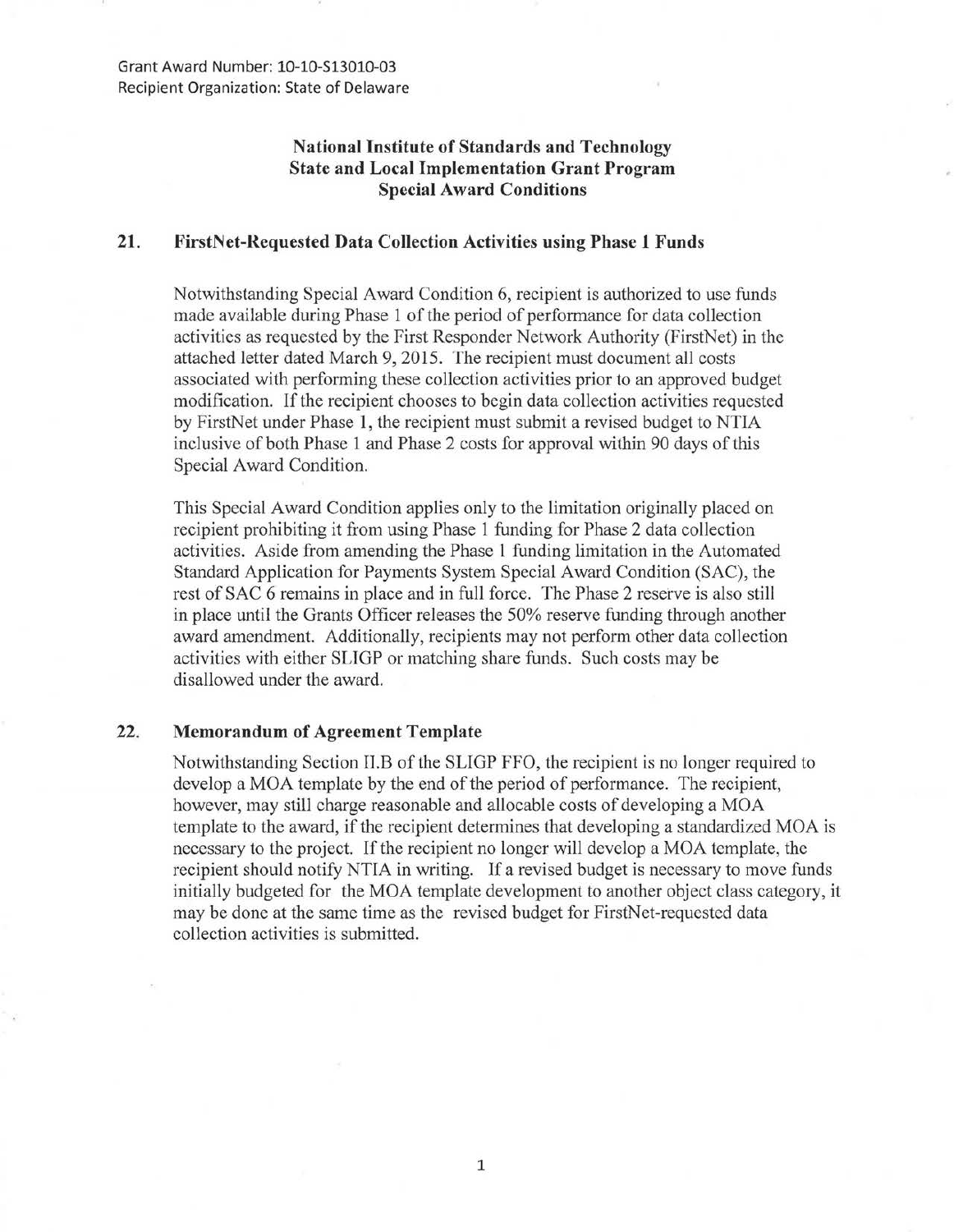

March 9, 2015

The Honorable Lawrence E. Strickling Assistant Secretary for Communications and Information U.S. Department of Commerce 1401 Constitution Avenue, N.W. Washington, D.C. 20230

## RE: SLIGP Second Phase- Finalized Data Collection Elements

Dear Assistant Secretary Strickling:

The First Responder Network Authority (FirstNet) has confirmed its approach to data collection for the second phase of the State and Local Implementation Grant Program (SLIGP) following meetings with, and the receipt of input from, the State Single Points of Contact (SPOCs). Based on the processes and anticipated timing for the development of the Comprehensive Network Solution(s) Request for Proposal and State Plans for building, operating, and deploying the nationwide public safety broadband network, along with the feedback from many SPOCs, FirstNct has concluded that the attached data collection elements are those that would be useful for the second phase of SLIGP and will pursue accordingly.

The attached data elements are intended to maximize the collection of stakeholder inputs for FirstNet's planning process to help shape the Nationwide Public Safety Broadband Network acquisition and ultimately the State Plans that are delivered to each Governor. In particular, FirstNet will request data from the States on five general topics:

- 1) Coverage -desired coverage areas and deployment phases
- 2) Users and Operational Areas information on potential user base and their operational areas
- 3) Capacity Planning- information on applications and data usage
- 4) Current Providers / Procurement information on current service providers, plans, and potential barriers to adoption
- 5) State Plan Decision documentation of the process and potential barriers for State Plan decision-making

I thank you for your prompt attention to this matter and, as always, look forward to our ongoing partnership on SLIGP endeavors.

Sincerely

TJ Kennedy Acting Executive Director Firs. Responder Network Authority

cc: Stephen Fletcher, Associate Administrator for Public Safety National Telecommunications and Information Administration